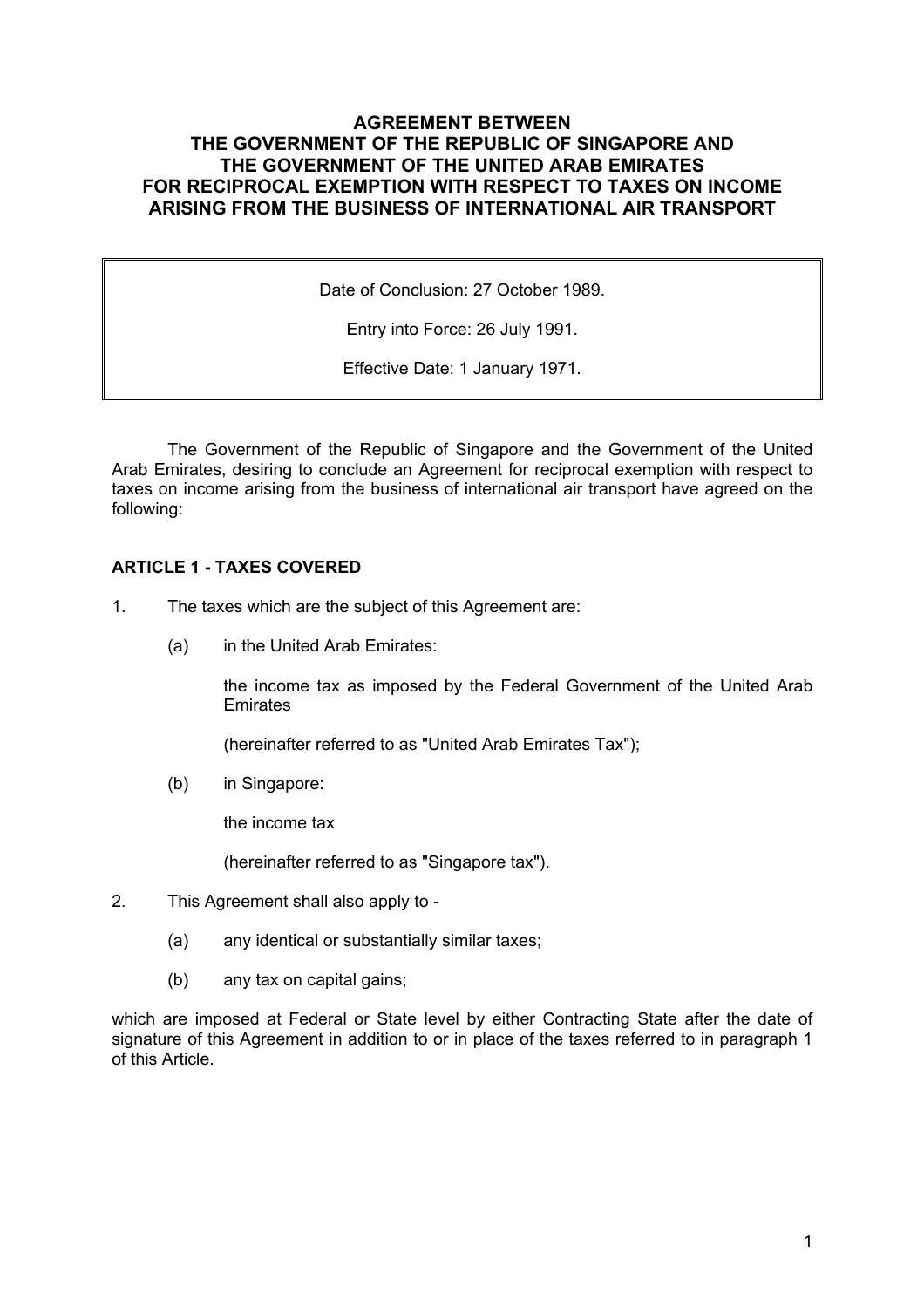# **ARTICLE 2 - DEFINITIONS**

- 1. In this Agreement, unless the context otherwise requires:
	- (a) The term "Singapore" means the Republic of Singapore;
	- (b) The terms "a Contracting State" and "the other Contracting State" mean the United Arab Emirates or Singapore as the context requires;
	- (c) The term "tax" means United Arab Emirates tax or Singapore tax as the context requires:
	- (d) The term "operation of aircraft" means transportation by air of passengers, luggage, livestock, goods or mail, carried on by air transport enterprises or characters of aircraft, including the sale of tickets or similar documents for such transportation such as airway bill, documents of advertising nature and gifts;
	- (e) The term "air transport enterprise of the United Arab Emirates" means Gulf Air and Emirates Airlines or any other air transport enterprise managed and controlled in the United Arab Emirates and carried on either by an individual resident in the United Arab Emirates and not resident in Singapore, or by a partnership or corporation created and organised under the laws of the United Arab Emirates;
	- (f) The term "air transport enterprise of Singapore" means Singapore Airlines Limited or any other air transport enterprise managed and controlled in Singapore and carried on either by an individual resident in Singapore and not resident in the United Arab Emirates, or by a partnership or corporation created and organised under the laws of Singapore;
	- (g) The term "competent authority" means in the case of the United Arab Emirates, the Minister of Finance and Industry or his authorised representative and in the case of Singapore, the Minister for Finance or his authorised representative.

2. In the application of the provisions of this Agreement by a Contracting State any term not otherwise defined shall, unless the context otherwise requires, have the meaning which it has under the laws of that Contracting State in relation to the taxes which are the subject of this Agreement.

## **ARTICLE 3** - **EXEMPTIONS**

1. Income and profits from the operation of aircraft in international traffic or from movable property used in the operation of such aircraft derived by an air transport enterprise of the United Arab Emirates or Singapore, as the case may be, shall be exempt from tax in the other Contracting State, irrespective of the manner in which it is levied.

2. Gains derived by an air transport enterprise of a Contracting State from the alienation of aircraft, spares, equipment and other movable property used by the enterprise in the operation of aircraft in international traffic shall be exempt from tax in the other Contracting State, irrespective of the manner in which it is levied.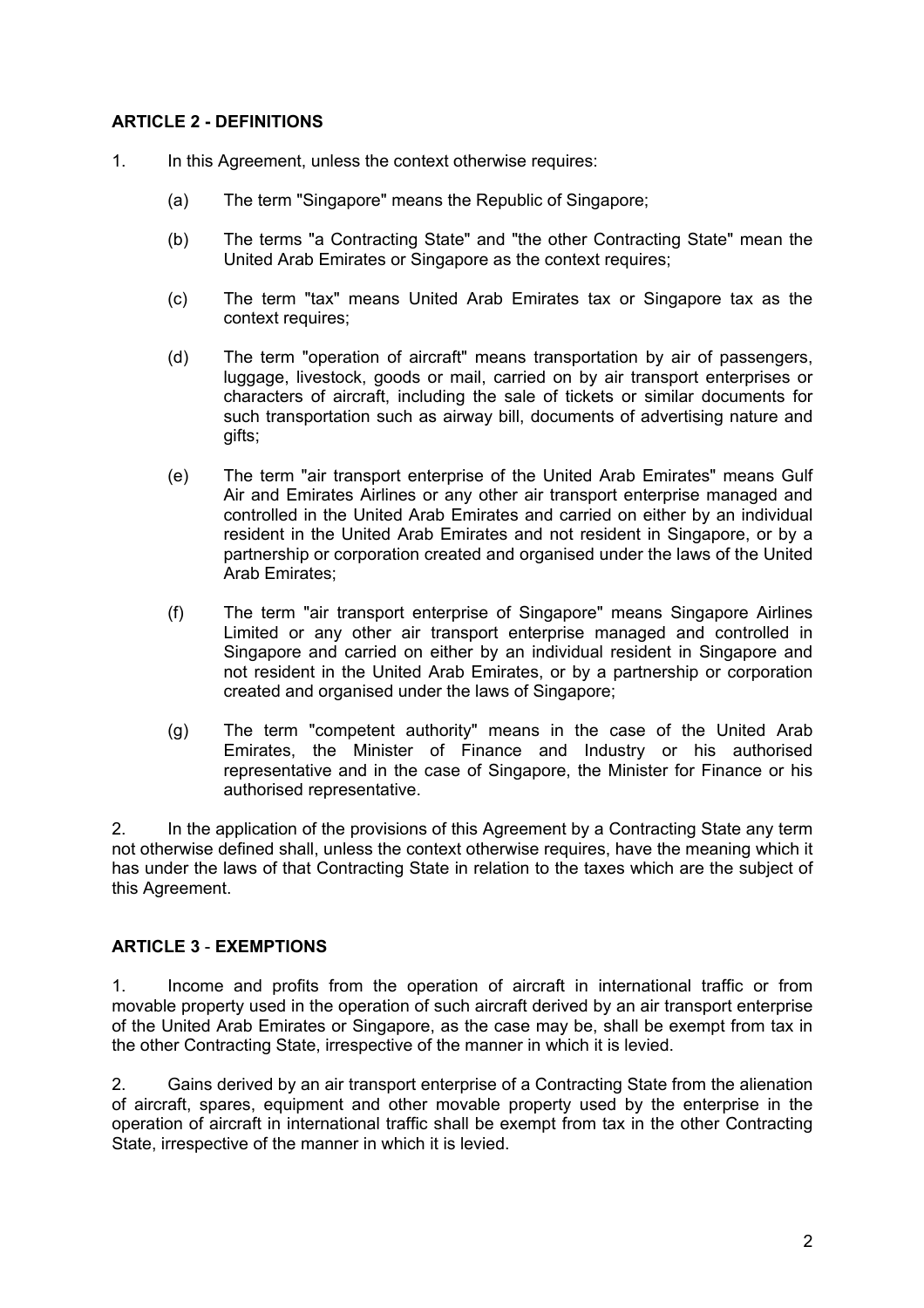3. An air transport enterprise of a Contracting State shall be exempt from tax in the other Contracting State on:

- (a) interest derived from deposits with banks where the deposits are from funds directly connected with the operation of aircraft in international traffic;
- (b) income and profits derived from training schemes, management and other services rendered to an air transport enterprise of the other Contracting State.

4. Salaries, wages and other remuneration in respect of an employment exercised aboard an aircraft operated in international traffic shall be taxable only in the Contracting State where the air transport enterprise is managed and controlled.

5. The exemption provided for in paragraphs 1, 2, 3 and 4 shall also apply to any participation in a pool, a joint business or an international operating agency.

6. For the purposes of this Article, the term "international traffic" means transportation by air of passengers, luggage, livestock, goods or mail, carried on by an air transport enterprise or character of aircraft for one or more journeys, including the sale of tickets or similar documents for such transportation on its own behalf or on behalf of other air transport enterprises, and the incidental lease of aircraft on a charter basis directly connected with such transportation.

### **ARTICLE 4** - **REFUND**

In case any tax which would have been exempted under this Agreement has been collected by either of the Contracting States, the tax shall be refunded upon application submitted by the competent authority of either Contracting State on behalf of its air transport enterprise within 6 months from the date of such application.

## **ARTICLE 5** - **MUTUAL AGREEMENT PROCEDURE**

Consultation may be requested at any time by either Contracting State for the purpose of amendment to the present Agreement or for its application or its interpretation. Such consultation shall begin within 60 days from the date of receipt of any such request and decisions shall be by mutual consent.

## **ARTICLE 6 - ENTRY INTO FORCE**

This Agreement shall become effective on the day of exchange of diplomatic notes indicating the completion of constitutional procedures necessary in each Contracting State for the ratification of this Agreement, and its provisions shall have effect for the year of income commencing on the first day of January 1971 and subsequent years of income.

### **ARTICLE 7 - TERMINATION**

This Agreement shall continue in effect indefinitely but either of the Contracting States may terminate it by giving notice of termination through diplomatic channels at least six months before the end of any calendar year after the year 1994. In such event this Agreement shall cease to be effective for the year of income beginning on he calendar year following that in which the notice of termination is given and subsequent years of income.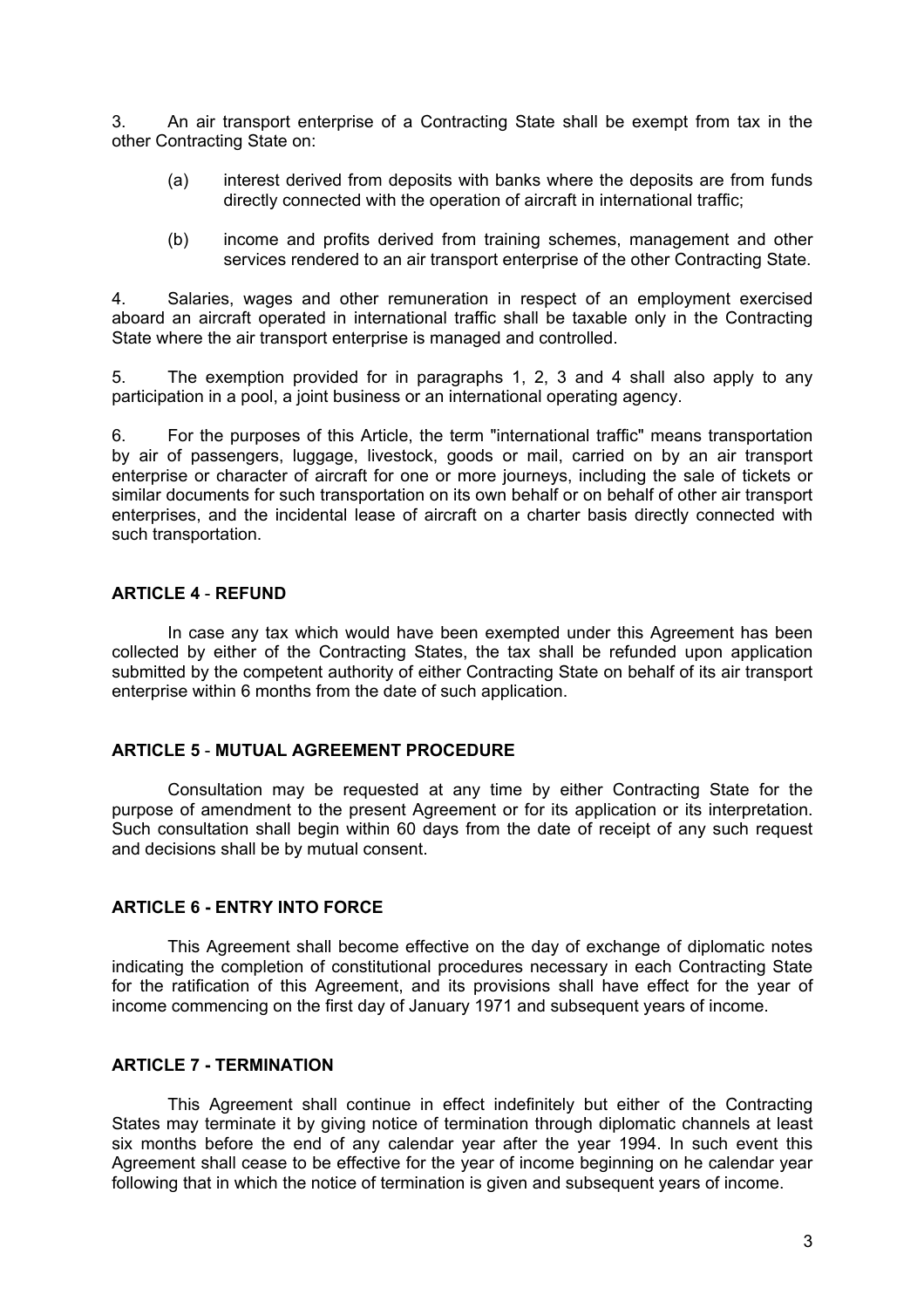IN WITNESS WHEREOF the undersigned , duly authorised thereto by their respective Governments, have signed this Agreement.

DONE in duplicate at Singapore this 27th day of October 1989 A.D., corresponding to 27th of Rabei Al-Awal 1410 A.H. in the English and Arabic Languages, both texts being equally authentic.

For the Government of the Republic of Singapore

> BG(RES) GEORGE YONG-BOON YEO

For the Government of the United Arab Emirates

HE AHMED HUMAID AL TAYER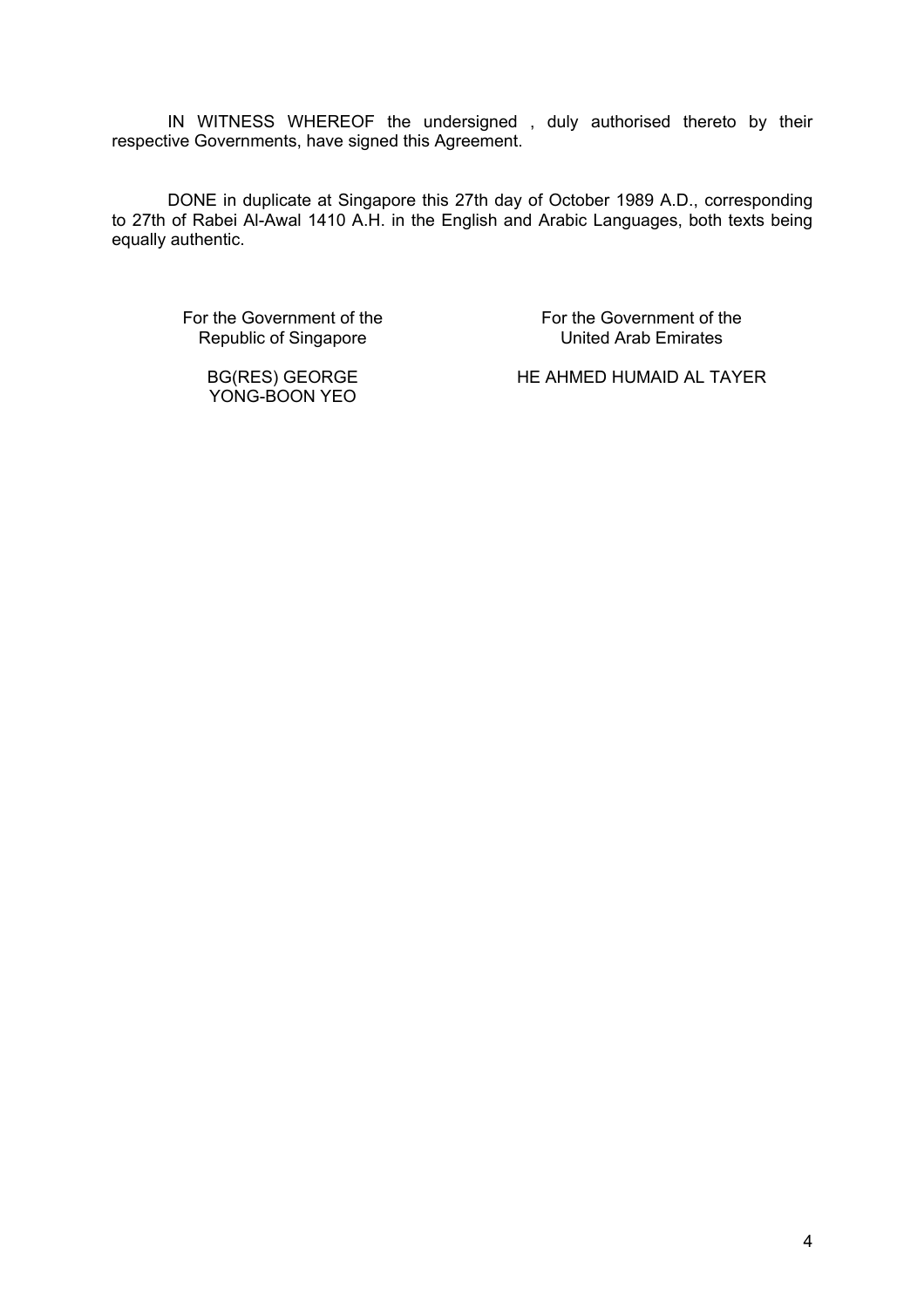#### **PROTOCOL 1 (1989)**

At the signing of the Agreement between the Government of the Republic of Singapore and the Government of the United Arab Emirates for reciprocal exemption with respect to taxes on income arising from the business of international air transport, both sides have agreed upon the following provision which shall be an integral part of the Agreement:

"Any item used by an air transport enterprise of a Contracting State for operational or promotional purposes such as crockeries, stationery, diaries, calendars, giveaways, tour brochures, and catering (excluding liquor and tobacco), uniforms, office equipment, computers, X-ray machines, explosive detectors, and vehicles for use within airport limits, shall be exempt from customs duty or any other similar imposition in the other Contracting State".

IN WITNESS WHEREOF the undersigned, being duly authorised thereto, have signed this Protocol.

DONE in duplicate at Singapore this 27th day of October 1989 A.D., corresponding to 27th of Rabei Al-Awal 1410 A.H. in the English and Arabic Languages, both texts being equally authentic.

For the Government of the Republic of Singapore

For the Government of the United Arab Emirates

BG(RES) GEORGE YONG-BOON YEO

HE AHMED HUMAID AL TAYER